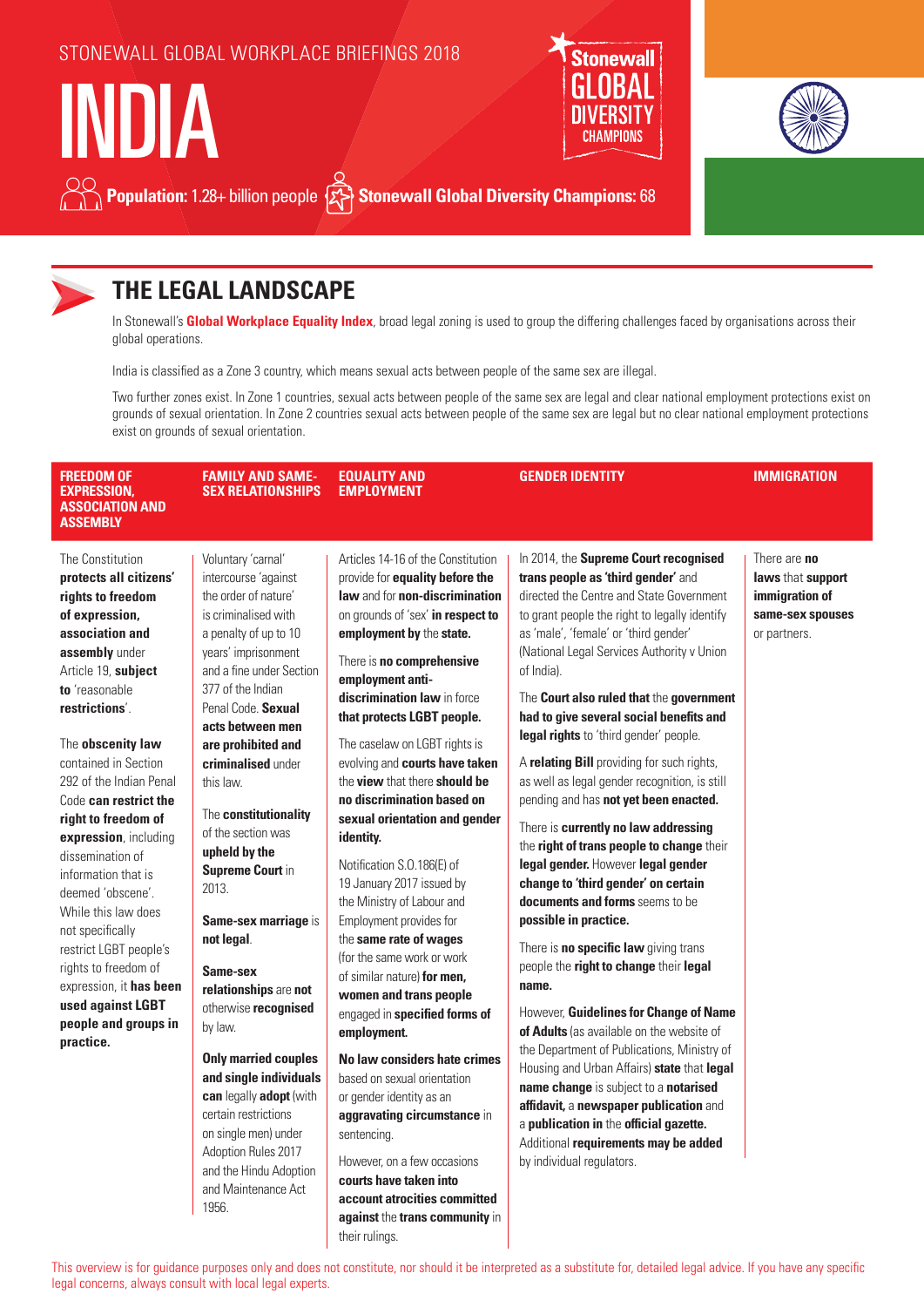

### **A VIEW FROM INDIA**

**Ashok Row Kavi** is founder of The Humsafar Trust. The Humsafar Trust works with over 50 LGBT community groups across India and has 300 staff in four strategic work streams: health, research, capacity-building and advocacy.



#### **How often is section 377 enforced in the courts?**

Section 377 of the Penal Code has rarely been enforced because the police find it hard to implement. However, fear of the law and the lack of other protections make gay men particularly vulnerable to extortion and blackmail by gangs. Fear of arrest under Section 377 also makes it hard for LGBT people to access medical care.

#### **What is the situation for lesbians, bi women and trans people?**

India is a very patriarchal society and there is limited social mobility for women in general. There is a huge degree of pressure on women to marry young and it's very unusual for women to be open about their sexual orientation. On the whole, lesbians and bi women are not understood and often face issues of domestic violence. In regard to trans people, in April 2014 a landmark judgment from the Supreme Court on the NALSA case recognised the legal rights of the trans community. This positive development ultimately opens the floor for discussion, negotiation and further dialogue to highlight the concerns of the trans community.

#### **How are LGBT people portrayed in the media?**

Nationwide media tends to be more tolerant than local media. Smaller cities and towns often have anti-LGBT stances but in big cities such as Mumbai, where regular Pride parades take place and LGBT events and forums are more common, the media is more used to LGBT culture. However, issues of sex, gender and sexuality are still not clearly understood.

#### **What is the workplace like for LGBT people?**

India is very diverse with a very complex class system, several religions and over 22 spoken languages. However, management of diversity is poor. If you're in a conservative Indian workplace, people who are open about being or presumed to be LGBT will often be marginalised. HR is also unlikely to be sympathetic to, or properly trained to deal with, the problems that stem from this in the workplace. Some progress is being made by international organisations through inclusive policies, codes of conduct and diversity training. However, often companies place more of a focus on discrimination based on sexual orientation and neglect gender identity and as a result do not have anti-discrimination policies that address gender identity.

### **Do Indian or international organisations publicly support LGBT equality?**

Some Indian organisations are more progressive than others, such as Godrej, Tata and Infosys who have awareness-raising events and LGBT-inclusive policies. International organisations such as IBM, Levi and Google have also had some public LGBT-inclusive marketing. The government has not interfered with this sort of public support. The Supreme Court judgment regarding trans rights in 2014 did open up discussions and highlight concerns of the trans community. More businesses are now hiring trans employees and supporting the LGBT movement.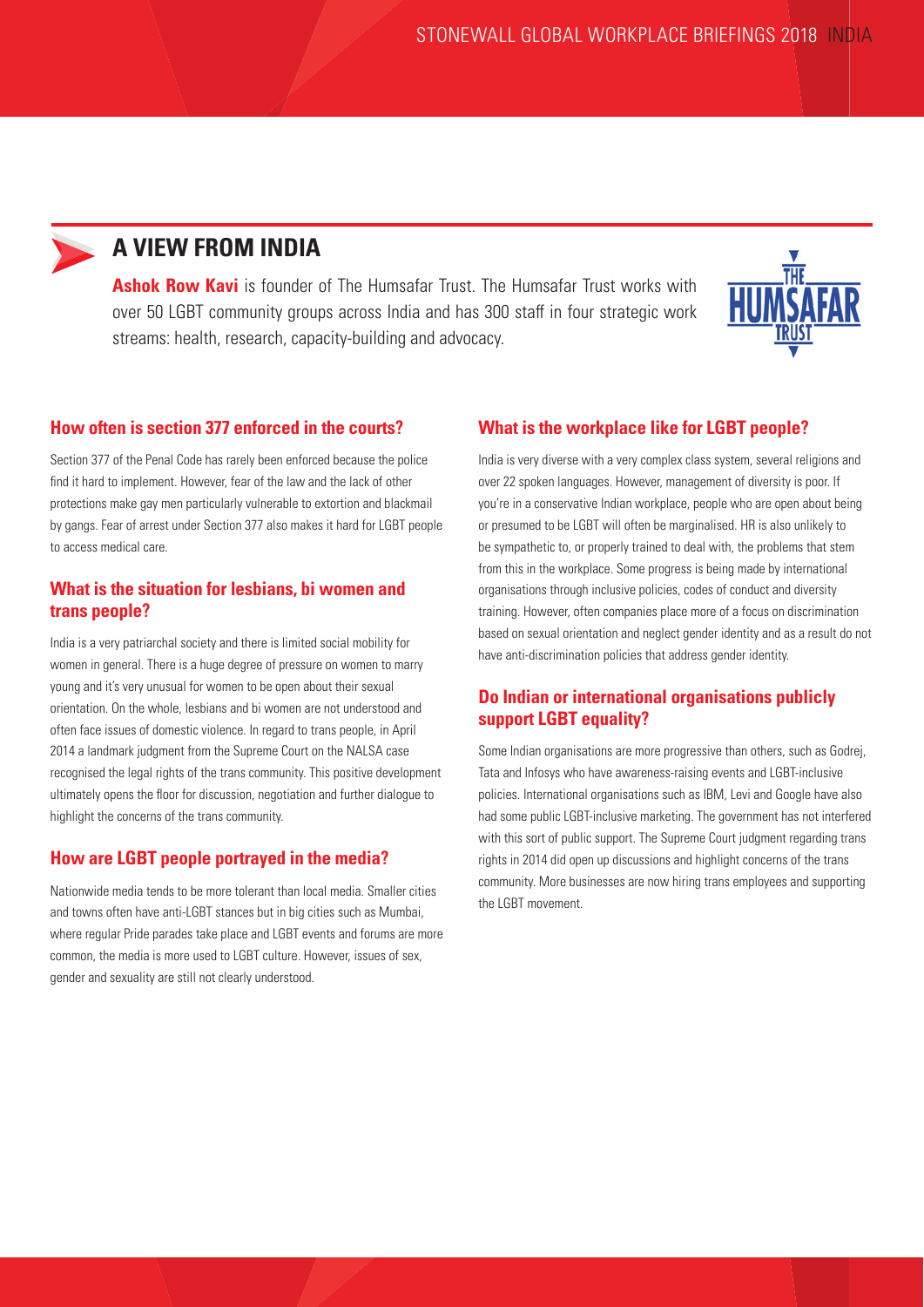

### **LGBT INCLUSION IN THE WORKPLACE**

### THE FOUNDATIONS

There are several steps employers can take to start creating a supportive workplace environment for their LGBT employees in India:



 $\checkmark$ 

 $\checkmark$ 

**Consult local LGBT organisations to understand the local context for LGBT people**

**Introduce explicitly LGBT-inclusive antidiscrimination and bullying and harassment policies**



**Train HR staff and promote inclusive policies**



## NEXT STEPS

Once a foundation has been built, there are further steps employers can take to bring about positive change for LGBT people. For example:



**Audit and extend partner benefits to same-sex partners**

**Establish employee engagement mechanisms like LGBT networks and allies programmes**

**Carry out LGBT awareness-raising events**



**Partner with local LGBT groups to advance LGBT equality beyond the workplace**

**Work with suppliers and partners to advance LGBT workplace equality**

Employers can improve their initiatives by participating in Stonewall's Global Workplace Equality Index - a free benchmarking tool offering a clear roadmap to LGBT inclusion in the workplace. **www.stonewall.org.uk/gwei**



# **LEARN FROM STONEWALL'S GLOBAL DIVERSITY CHAMPIONS**

**Barclays** Barclays ensures that suppliers of call-centre services train their staff on Barclays' values, which include non-discrimination on the grounds of sexual orientation and gender identity. This fulfils a global commitment to working towards more inclusive practices for all stakeholders, including their customers worldwide.

**BP** BP has developed staff training sessions on unconscious bias and being 'consciously inclusive'. These include addressing bias against the LGBT community. The trainings have been actively rolled out by the HR and Leadership teams to all staff throughout BP in India. This has been done with a view to support BP's Diversity & Inclusion strategy and to promote an inclusive workplace culture. Participation in the trainings has prompted staff to engage in discussions about barriers to inclusion, forms of biases and how their own experiences shape decisions and impact those around them. The Leadership team continues to engage and is committed to creating an inclusive workplace environment.

**IBM** As part of a global assessment of the extension of benefits across their operations, IBM have made sure that all their staff in India have access to adoption benefits and paternity extends to include same-gender domestic partners. IBM was the co-organiser and presenting sponsor at the Corporate Social Responsibility Forum, held in Mumbai in 2014 and attended by international and national businesses. The three-day event included one full day dedicated to developing an understanding of diversity and inclusion practices, including on sexual orientation and gender identity.

**RBS** To back up global inclusion and human rights policies, RBS ensure that their national policies explicitly prohibit discrimination and harassment based on sexual orientation and gender identity. These policies apply to over 15,000 employees in India. They provide the basis for an inclusive environment, including growth of the LGBT employee network group, Rainbow, which has 10% of its total global membership in India. In 2017, RBS consulted with the local legal team to include questions on sexual orientation and gender identity within its annual employee survey. 2017 also was the first year that a group of RBS colleagues collectively attended Prides across the country.

AIG AIG's unconscious bias training for managers and inclusion learning for employees are integral parts of the organisation's efforts to ensure that values of equality and non-discrimination are realised on a day-to-day basis. The training modules, which cover a number of different protected characteristics including sexual orientation and gender identity, have been rolled out virtually in Asia-Pacific and also in person, throughout AIG's offices in India. In addition, AIG encourages open dialogue among its employees through workshops, including a theatre-based workshop on unconscious bias, visualising various scenarios of discrimination in the workplace.